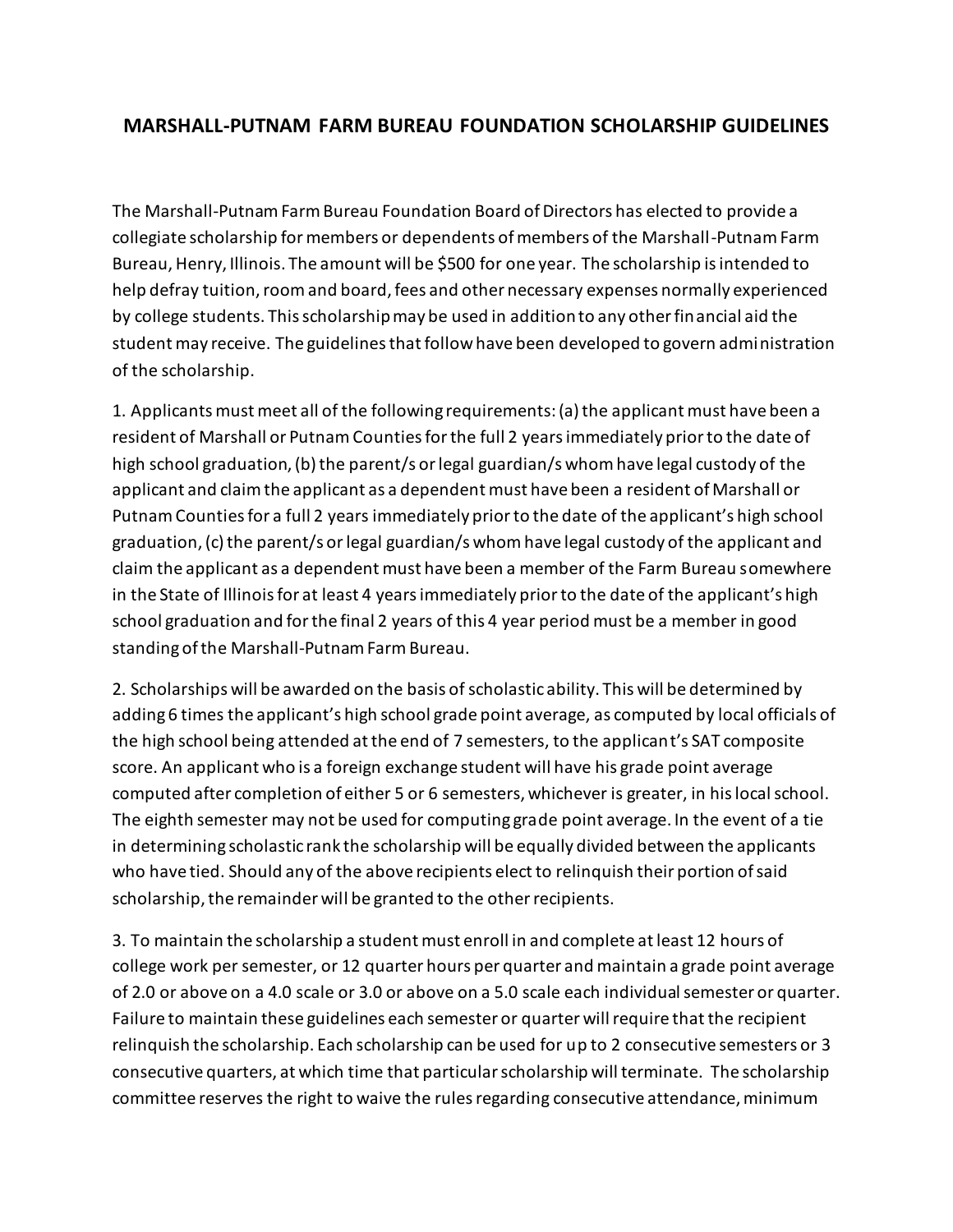class load, or grade point average in cases of sickness or accident to the recipient or his immediate family, or other special extenuating circumstances beyond the student's control as approved by the committee. Explanation of any such special extenuating circumstances must be provided to the Scholarship Committee in writing.

4. Payment of the scholarship funds will be made at the beginning of each semester or quarter after the student has presented evidence to the chairman of the Scholarship Committee that he has (a) enrolled for at least 12 semester or quarter hours and (b) submitted a copy of his grades for the previous semester or quarter (does not apply to first semester). If a student fails to attend school for at least 9 weeks, he will be obligated to refund one half the amount awarded him at the beginning of the semester or quarter.

5. Application must be made by March 15th of the student's senior year. Applications received late will go to the bottom of the scholarship eligibility list in the order of date received. Any member of a given high school graduating class who has previously applied for the scholarship will be eligible for any of the unused portion of the scholarship in order of scholastic rank as described above, should the original recipient relinquish the scholarship. A student having received written notification that he is eligible for the unused portion of the scholarship shall have 20 days from receipt of such notice to reply in writing as to his intent to use the said scholarship. Such student receiving the unused portion of a scholarship may use said scholarship until the total life of the scholarship consisting of 2 semesters or 3 quarters is completed. Upon receipt of the scholarship such student must meet the same guidelines as the original recipient for any subsequent college work during the life of the scholarship.

6. Scholarship payments will not be made for summer sessions and grades during the summer session will not be counted in meeting requirement of a C average per semester or quarter.

7. Once a scholarship is awarded, the recipient is entitled to use said scholarship for its entirety subject to these guidelines. Once a scholarship is relinquished, the recipient is no longer entitled to reapply.

8. The scholarship may be used at any school or institution on the approved list of schools as published by the Illinois State Scholarship Commission, or an equivalent out-of-state school as listed by the Guaranteed Student Loan Program.

9. This scholarship may be used in addition to any other scholarships, grants, loans, or other types of financial aid the student may receive.